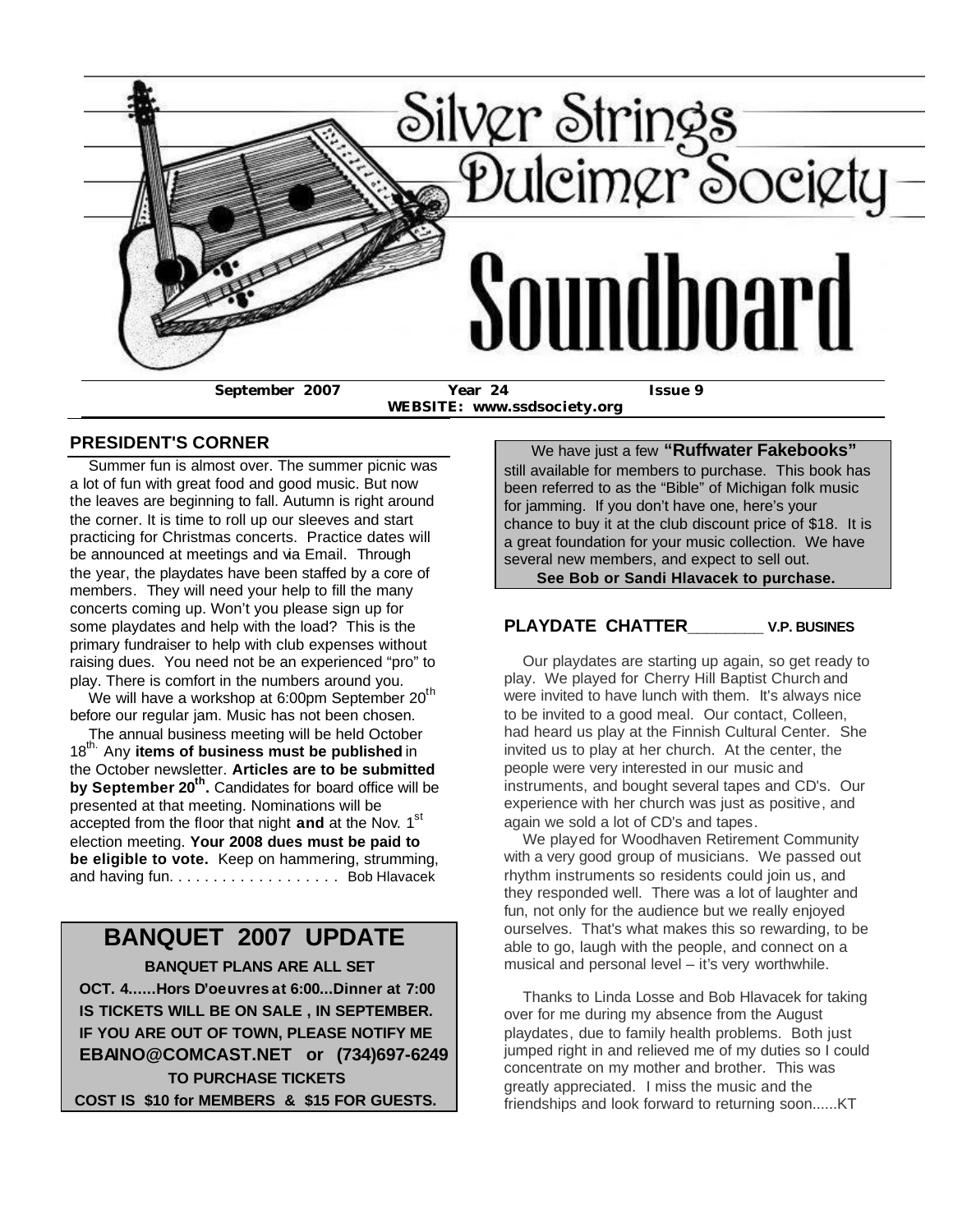## **V.P. PROGRAMS\_\_\_\_\_\_\_\_\_\_\_\_\_\_\_\_\_\_\_\_\_**

 Many of the music festivals and camp-outs are over and it's time to get ready for more playdates.

 If you haven't signed up for a Variety Night, we still have one more in November, so you still have time to think of something that you would like to do or play.

 On the table close to the doorway we have a big calendar where you can sign up to bring a snack for our Thursday night jam session or for Variety Night. If you don't sign up, don't let that stop you. Feel free to bring in a goodie... it'll be much appreciated.

 Thanks to all who bring in the snacks, everyone appreciates and loves them. A big thank you goes out to those who have helped with clean-up.

 Looking forward to jamming and playdates with all Strings members, see you there! ........... Linda Losse

### **MARK YOUR CALENDAR**

| Sept. 1 SSDS Playdate4:30-6pm           |  |  |  |  |
|-----------------------------------------|--|--|--|--|
| Old St. Patrick's Church,Whitmore Lake  |  |  |  |  |
| Sept. 6  Board meeting  6:00pm          |  |  |  |  |
| Before regular jam                      |  |  |  |  |
| Sept. 15SSDS Playdate4:30- 5:30pm       |  |  |  |  |
| Northville Victorian FestivalNorthville |  |  |  |  |
| Sept. 16SSDS Playdate 11:30-12:30pm     |  |  |  |  |
| Northville Victorian FestivalNorthville |  |  |  |  |
| Sept. 20 Workshop  6:00pm               |  |  |  |  |
| Before regular jam                      |  |  |  |  |
|                                         |  |  |  |  |
| Borders BooksDearborn                   |  |  |  |  |
| Sept. 29SSDS Playdate 3-4:pm            |  |  |  |  |
| IHM Sisters ConventMonroe               |  |  |  |  |
| Oct. 4SSDS Annual Banquet6:pm-midnight  |  |  |  |  |
| Fox Hills Country ClubPlymouth          |  |  |  |  |
| Oct. 5SSDS Playdate7:15 pm              |  |  |  |  |
| Oak Leaves Red Hat SocietyWoodhaven     |  |  |  |  |
| Oct. 7SSDS PLaydate1- 4:00pm            |  |  |  |  |
| Northville Girl ScoutsNorthville        |  |  |  |  |
| Oct 14SSDS Playdate 2:30-3:30pm         |  |  |  |  |
| American HouseRochester Hills           |  |  |  |  |

## **SSDS 25th Anniversary**

 In July of 2008, Silver Strings Dulcimer Society will celebrate 25 years of joyous music. We have a few volunteers for the planning committee. If you would like to help, please contact Sandi Hlavacek at **734-663-7974 or datadoc@sbcglobal.net.**

 The primary celebration will be at the Annual Banquet in October of 2008, but we may have minicelebrations throughout the year.

 If you are an "old-timer", we need your help in finding past members (especially past officers) and points of history. If you are newer to the club, here's a perfect way for you to get involved and learn more about the club. We would like to put together a book of "25 years of SSDS" history.

 **25 years is cause for celebration !!!**

## **NOTES FROM YOUR SECRETARY\_\_\_\_\_**

#### **SSDS Board Meeting August 2, 2007**

 Meeting was called to order at 6:12 p.m. Secretary's Report was approved. Treasurer's Report accepted with balance of \$3,739.99.

#### **Old Business**

 The 25th Anniversary was discussed. Sandi Hlavacek is chairing this event, with Hal Bain and Marie Naster on the committee. Other members are encouraged to volunteer to help with this celebration, to be held at our Fall 2008 Banquet.

 The Nominating Committee is formed for the November 1, 2007, elections. Anyone wishing to run for the Board or to nominate someone can contact the Committee members: Steve Hadley, Janelle Pacic, Larry Roper, Marie Naster, and Bonnie Ream.

Dave Smith will be the emcee for the August 30<sup>th</sup> Variety Night at 7:00. We will have salad and pizza. Members are asked to bring dessert and help with set-up and clean-up.

 The Fall Banquet will be October 5th at Fox Hills Country Club. Evie Bain is Chairperson. Tickets will be available Variety Night.

 Bob reported on the group's application for tax status (501-C7). We were denied, based on having too much revenue from playdates and CD sales. We will remain an LLC organization and continue paying around \$200 annually to the IRS.

George reported on the progress of the Pig Roast.

#### **New Business**

 Special practice for Christmas music was discussed. Holiday music will be ready for the 1<sup>st</sup> meeting in September. We may have special practices the  $2^{nd}$  and  $4^{th}$ Thursday during Sept., Oct., and Nov.

Workshops on the 3<sup>rd</sup> Thursdays in the Fall are being planned. Marie will help Mountain Dulcimers and Roger will help Hammered Dulcimers on August 16 $^{\text{th}}$  . The song will be "Bury Me Beneath the Willow".

December  $6<sup>th</sup>$  will be our Christmas pot luck, followed by a concert for the Good Hope congregation in the Sanctuary. After the concert, we will have cookies and punch with our church friends.

The last holiday playdate will be December 19<sup>th</sup>.

 2008 Dues MUST be paid prior to the November 1, 2007, election in order to vote. Fees remain \$10 for renewal, \$20 for new members, \$5 for youth.

Meeting was adjourned at 6:45 p.m.

Respectfully submitted, Bonnie Ream, Recording Secretary

|                                                                          | Zucchini Bread                                                                                                       | (Linda Osgood)                                                                   |
|--------------------------------------------------------------------------|----------------------------------------------------------------------------------------------------------------------|----------------------------------------------------------------------------------|
|                                                                          | 2 c flour<br>1 tsp salt<br>$1\frac{1}{2}$ c. sugar<br>1 c oil<br>2 c. grated zucchini<br>1 c. chopped nuts(optional) | 2 tsp. baking soda<br>3 tsp cinnamon<br>3 eggs<br>2 tsp. vanilla<br>1 c. raisins |
| Mix well. Pour into greased bread pans.<br>Bake at 350 for 40 minEnjoy ! |                                                                                                                      |                                                                                  |

 **YUMMY !!!**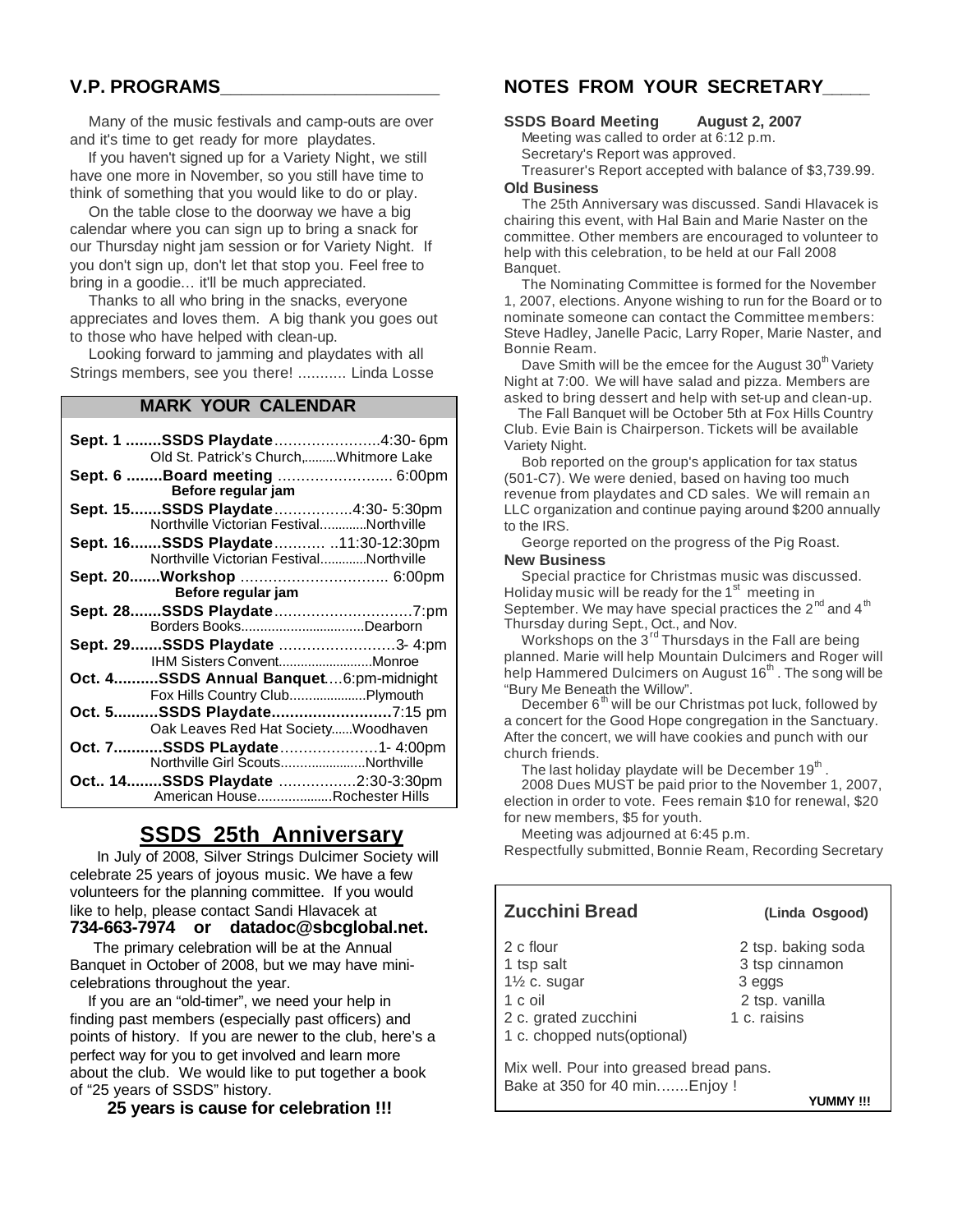**NOTE**...**I tried to make this flexible by adding the additional songs and Irish tunes to have one list for all September playdates. The Victorian festival and St Patrick's Church are longer playtimes. KT**

# **S.S.D.S. Sept. 2007 Play List**

| Key                                                                          | <b>Tune</b>              | Play                    |  |  |
|------------------------------------------------------------------------------|--------------------------|-------------------------|--|--|
| G                                                                            | Westphalia Waltz         | 2                       |  |  |
| $\overline{\mathsf{G}}$                                                      | Red Wing                 | $\overline{3}$          |  |  |
| $\overline{\mathsf{D}}$                                                      | Peek-A-Boo Waltz         | $\overline{3}$          |  |  |
| $\overline{D}$                                                               | Over The Waterfall       | 3                       |  |  |
| G                                                                            | Southwind                | 3                       |  |  |
| $\overline{\mathsf{D}}$                                                      | Festival Rag             | $\overline{3}$          |  |  |
| G                                                                            | Down Yonder              | $\overline{3}$          |  |  |
| Em                                                                           | Road To Lisdoonvarna     | $\overline{3}$          |  |  |
| D                                                                            | Hey Polka                | 4                       |  |  |
| $\overline{\mathsf{D}}$                                                      | Viola's Schottische      | 3                       |  |  |
| $\overline{D}$                                                               | Angleworm Wiggle         | $\overline{3}$          |  |  |
| $\overline{\text{c}}$                                                        | Tennessee Waltz          | $\overline{3}$          |  |  |
| Am                                                                           | Katushka                 | 5                       |  |  |
| D                                                                            | Midnight On The Water    | $\overline{\mathbf{c}}$ |  |  |
| Em                                                                           | Missouri                 | $\overline{3}$          |  |  |
| G                                                                            | Maggie                   | $\overline{4}$          |  |  |
| $\overline{\mathsf{D}}$                                                      | Whiskey Before Breakfast | 3                       |  |  |
| $\overline{\text{c}}$                                                        | Five Foot Two            | 4                       |  |  |
|                                                                              |                          |                         |  |  |
|                                                                              | <b>Endless Medley</b>    |                         |  |  |
| D                                                                            | Ragtime Annie            | $\overline{2}$          |  |  |
| D                                                                            | Soldier's Joy            | $\overline{2}$          |  |  |
| D/G                                                                          | Golden Slippers          | 2D/2G                   |  |  |
|                                                                              |                          |                         |  |  |
| Extractor Sont 1 <sup>St</sup> 15 <sup>th</sup> 8 16 <sup>th</sup> Playdatos |                          |                         |  |  |

**Extras for Sept 1st, 15th & 16th Playdates**

Black Velvet Waltz (C-3), Chinese Breakdown / Nelly Bly (D-2/3), I'll Remember You, Love (G-2), Tamlin (Em-3), Sandy River Belle (D-3), Columbus Stockade (G-3), Harvest Home (D-3), Maple Sugar (D/A-3½), Dancing Bear (Em-3), Tick Tock Polka (G-3), Cold Frosty Morn (Am-3), Sophrina (G-3), March of St. Timothy (G-3), Young Roddy (D-4), Painter's Polka (D-3)

### **Irish/Scottish Extras for Sept 1st Playdate**

Rosin The Beau (G-3), Irish Washerwoman (G-3), Hundred Pipers (G-3), Bellman's Jig (G-3), John Ryan's Polka (D-5)

 "Haven't I seen your face before?" a judge demanded, looking down at the defendant.

 "You have, Your Honor," the man answered hopefully. "I gave your son violin lessons last winter."

"Ah, yes," recalled the judge. "Twenty years!"

## *Music daffynitions...*

*time signature***:** what you need from your boss if you forget to clock in.

*passing tone***:** frequently heard near the baked beans at summery barbecues.

*Espressivo:* Close eyes and play with a wide vibrato.

 December is a very busy time for all of us. For your planning convenience, these are the December playdates we have scheduled to date.

### **EVERYONE is welcome to join playdates.**

| Dec.1Dearborn          |
|------------------------|
| Dec.6Good Hope Church  |
| Dec. 7Dearborn         |
| Dec.11Dearborn Heights |
| Dec.12Livonia          |
| Dec.16, Westland       |
| Dec.19Riverview        |



This list of holiday songs gives an opportunity for you to start learning / practicing so you will be prepared to play them. There will be folders of the holiday music for new members who don't have it. Older members may get a folder to assemble the holiday music you already have. They will be available after Sept.  $1^{\text{st}}$ . We will discuss the possibilities of holiday practices on the 2<sup>nd</sup> or 4<sup>th</sup> Thursdays or the workshop time of Sept-Oct-Nov. at the next meeting.

## **S.S.D.S. 2007 Holiday Play List**  *Key Tune Play*

| rey                     | i une                          | гіау                                            |
|-------------------------|--------------------------------|-------------------------------------------------|
| G                       | Jingle Bells                   | $Ch+2$                                          |
| G                       | <b>Red Wing</b>                | Зx                                              |
| G                       | Away In The Manger             | Зx                                              |
| G                       | Deck The Halls                 | Зx                                              |
| G                       | Red Apple Rag                  | Зx                                              |
| G                       | Hark! The Herald Angels Sing   | Зx                                              |
| $\overline{\text{c}}$   | Winter Wonderland              | 2x                                              |
| $\overline{\mathsf{D}}$ | Whiskey Before Breakfast       | Зx                                              |
| $\overline{\text{c}}$   | <b>Silver Bells</b>            | 3x                                              |
| G                       | Joy To The World               | Зx                                              |
| Em                      | We Three Kings                 | 3x                                              |
| D                       | Angleworm Wiggle               | Зx                                              |
| G                       | Let It Snow                    | 2x                                              |
| D                       | <b>Festival Rag</b>            | Зx                                              |
| G                       | O Come, All Ye Faithful        | Зx                                              |
| D                       | Rudolph The Red Nosed Reindeer | Зx                                              |
| G                       | Westphalia Waltz               | 2x                                              |
| G                       | Up On The Housetop             | Зx                                              |
| $\overline{\mathsf{D}}$ | Simple Gifts                   | Зx                                              |
| D                       | Frosty The Snowman             | 2+end                                           |
| G                       | Angels We Have Heard On High   | Зx                                              |
| G                       | Silver And Gold Two-Step       | Зx                                              |
| D                       | <b>Silent Night</b>            | 3x                                              |
| G                       | We Wish You A Merry Christmas  | $\overline{\mathsf{Ch},\mathsf{V}},\mathsf{Ch}$ |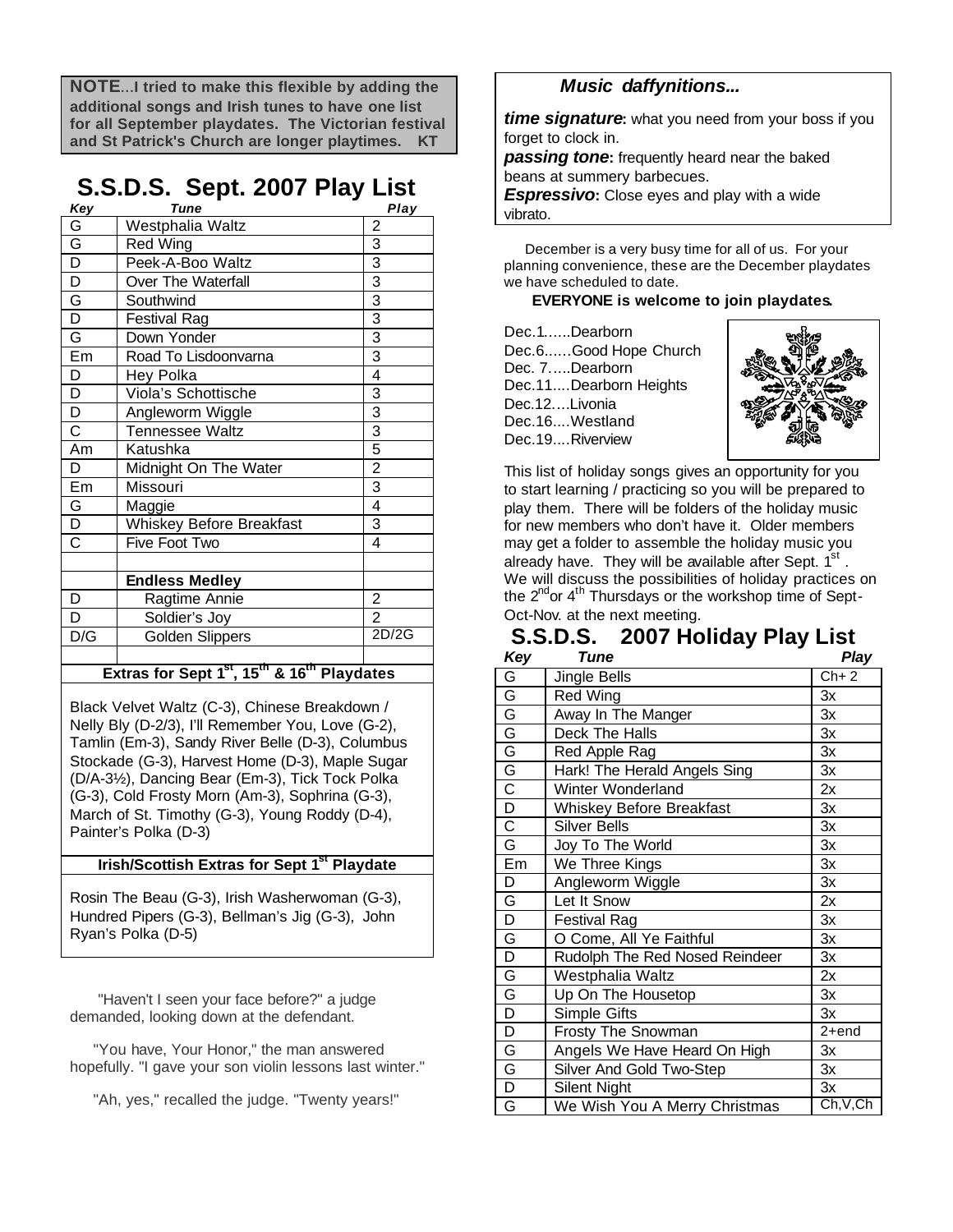## **IT'S SEPTEMBER. . . HAPPY BIRTHDAY**

 **13... Ellen Yanity 21… Sue Duncan**



Birthdays are good for you... The more you have, the older you get.

You know you're old when you eat out and they ask for the money up front.

When do wild oats turn to prunes & bran ?



**VER STRINGS SOUTHERNERS** 

 The southern contingent of Silver Stringers, Don and Vicki Gibboney, recently formed a new group called the "Savannah River Stringband". We are comprised of 4 hammered dulcimers, a guitar, a mandolin, a banjo or bouzouki and a fiddle. 8 people in all. Don plays the banjo and the bouzouki, which he has tuned to banjo tuning. I wanted him to have more of a guitar sound which it does.

 We recently played at a city summer concert series for 773 people. They loved our music, which is mostly the Silver Strings repertoire. We gave them a lively and energetic performance with lots of speaking in between. I did the talking and lead the tunes.

 Most people attending the concert had never heard of these traditional tunes, and had never heard the hammered dulcimer, so I felt a need to educate them!

 We received a standing ovation for which we gave them a rousing repeat of Whiskey Before Breakfast. Not coincidentally the venue was ON Whiskey Road, one of the main streets through town. We received many kind words and emails after the concert. So, Silver Strings lives on in South Carolina

...Vicki Gibboney

### *MUSIC MAKES THE WORLD GO 'ROUND !*

 **If thy neighbor offend thee, give each of his children bagpipes**..............*Old Scottish Proverb*

### **How do you define a "gentleman" ?**

*He knows how to play the bagpipes, but doesn't.*

## **Free concert:**

**Rick Thum** will be in Jackson for a Friday evening concert, Nov.  $2<sup>nd</sup>$  at 7pm. The concert will be at the Sandstone Congregation Church, with a love offering during the concert. Come, bring the family, and have a great evening !

Sunday, September 16<sup>th</sup>, 4:30-6:pm, All musicians are invited for a Jam session and (no-charge) pork BBQ dinner at the Sandstone Congregational Church, 250 S. Sandstone Rd. Jackson, Mi.. This will be an outdoor function, weather permitting. This is the kickoff for the fall activities at the church. Contact me for any other information.

Bus11ph@comcast.net. . . . . . . . . Pat Hesselgrave

# **Friends leave imprints on our hearts**

Many were saddened by the news that our friend, Joe Malia passed away last month, after extended battles

with cancer. Joe's instrument of choice was the spoons, but one usually found him quietly sketching in a corner, enjoying listening to the rest of us play. My grandmother said everyone has a lesson to teach. Joe's lesson to many of us was that everyone has a special



gift to offer. We need only take the time to look and to listen. Joe was a quiet, sweet, multi-talented, creative, humble man with a gift for humor. He will be missed by many. Below is a portion of a sketch from Joe for Silver Strings. The "Civil War soldiers" are Luke Kawecki, George Gonyo and David Smith. The full picture was published in the May 2005 issue of the Soundboard, available on our website. Editor/Sandi